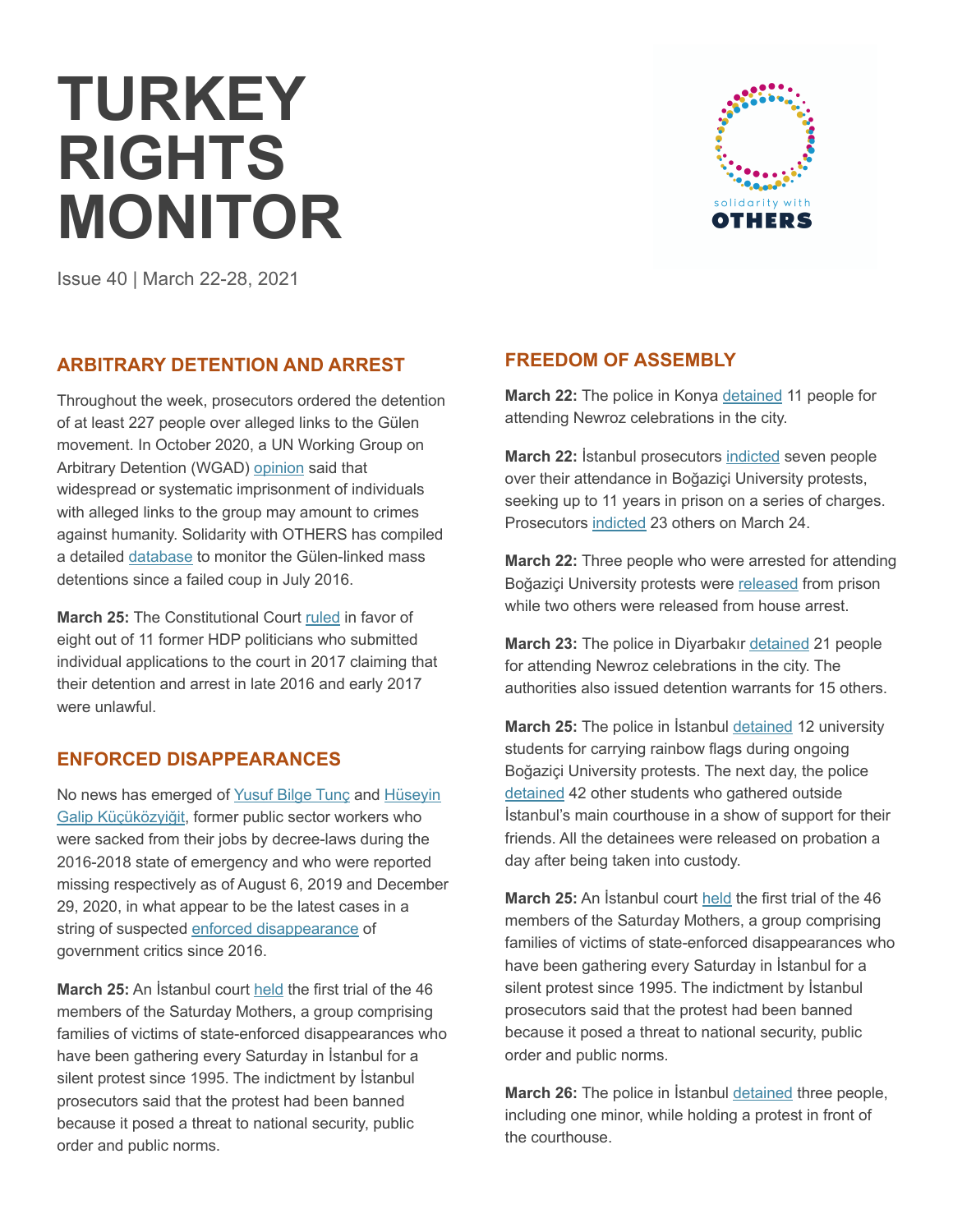**March 26:** A Şanlıurfa court sentenced 19 people to five months in prison each over their attendance in a commemoration event for the victims of a bomb attack in 2015.

**March 26:** The Tunceli Governor's Office issued a ban on all outdoor gatherings for a period of 30 days.

**March 26:** The Şanlıurfa Governor's Office issued a ban on all outdoor gatherings for a period of 15 days.

#### **FREEDOM OF EXPRESSION AND MEDIA**

**March 22:** A court sentenced jailed Kurdish leader Selahattin Demirtaş to three-and-a-half years in prison on the charge of insulting the president.

**March 22:** A state agency blocked access to news reports about misconduct allegations against a high judiciary member, based on a previous court order that blocked access to other reports on the same issue.

**March 22:** An İstanbul court ruled to block access to a news report about a fire at a leather factory in İstanbul.

**March 23:** An Adana court ruled to arrest socialist ESP member Ömer Temel on terrorism charges over a newspaper that was found in his bag.

**March 23:** An İstanbul court handed down a suspended prison sentence of eight months, 25 days to a man named Hüseyin Güngör on the charge of insulting presidential aide Fahrettin Altun by liking a post on social media.

**March 23:** Diyarbakır prosecutors launched an investigation into HDP co-chair Mithat Sancar on the charge of spreading terrorist propaganda over his speech during the Newroz celebrations.

**March 24:** A Diyarbakır court sentenced journalist Perihan Kaya to 15 months in prison on charges of disseminating terrorist propaganda.

**March 24:** An Elazığ court ruled to block access to a total of 97 URLs, including news reports and blog entries, about the death of Kyrgyz journalist Yeldana Kaharman who allegedly committed suicide after being sexually assaulted by the son of a politician close to the government.

**March 24:** An Antalya court ruled to block access to a news report about a high-ranking prison system official who was removed from his duty following allegations that he paid an informal visit to a prisoner.

**March 25:** The police in İstanbul detained journalist, writer and documentarian Ruhi Karadağ for allegedly spreading terrorist propaganda in one of his books. Karadağ was released the next day, with an international travel ban.

**March 25:** The police in Şanlıurfa detained Emine Şenyaşar and Ferit Şenyaşar while staging a sit-in protest in front of the city's courthouse over their loss of a family member in an armed conflict implicating ruling party politicians.

**March 25:** The police in Malatya briefly detained local socialist politician Hasan Bali over his social media messages. Bali was released on probation later in the same day.

**March 26:** The police in Gaziantep detained leftist activist Nail Ulutaş over his social media posts. Ulutaş was released the next day, with an international travel ban.

**March 26:** The police in Nevşehir detained local HDP member Nilgün Salmaner on charges of disseminating terrorist propaganda on social media. Salmaner was released to house arrest later in the same day.

**March 26:** A Mardin court ruled to arrest writer Adil Başaran who was detained as part of an investigation into the pro-Kurdish Democratic Society Congress (DTK) last week.

**March 26:** The Interior Ministry launched an investigation into Semih Şahin, the opposition mayor of Bilecik, for putting up billboards promoting the İstanbul Convention on combating domestic violence from which the presidency announced Turkey's withdrawal last week.

**March 26:** An Aydın court ruled to acquit journalists Özer Akdemir and İlyas Tekin who stood trial for publishing a news report about the working conditions at a mining company.

**March 27:** An Ankara prosecutor indicted Alice Petit, Gérard Biard, Julien Sérignac and Laurent Sourisseau, four staff members of the French satirical weekly Charlie Hebdo, seeking up to four years for the journalists on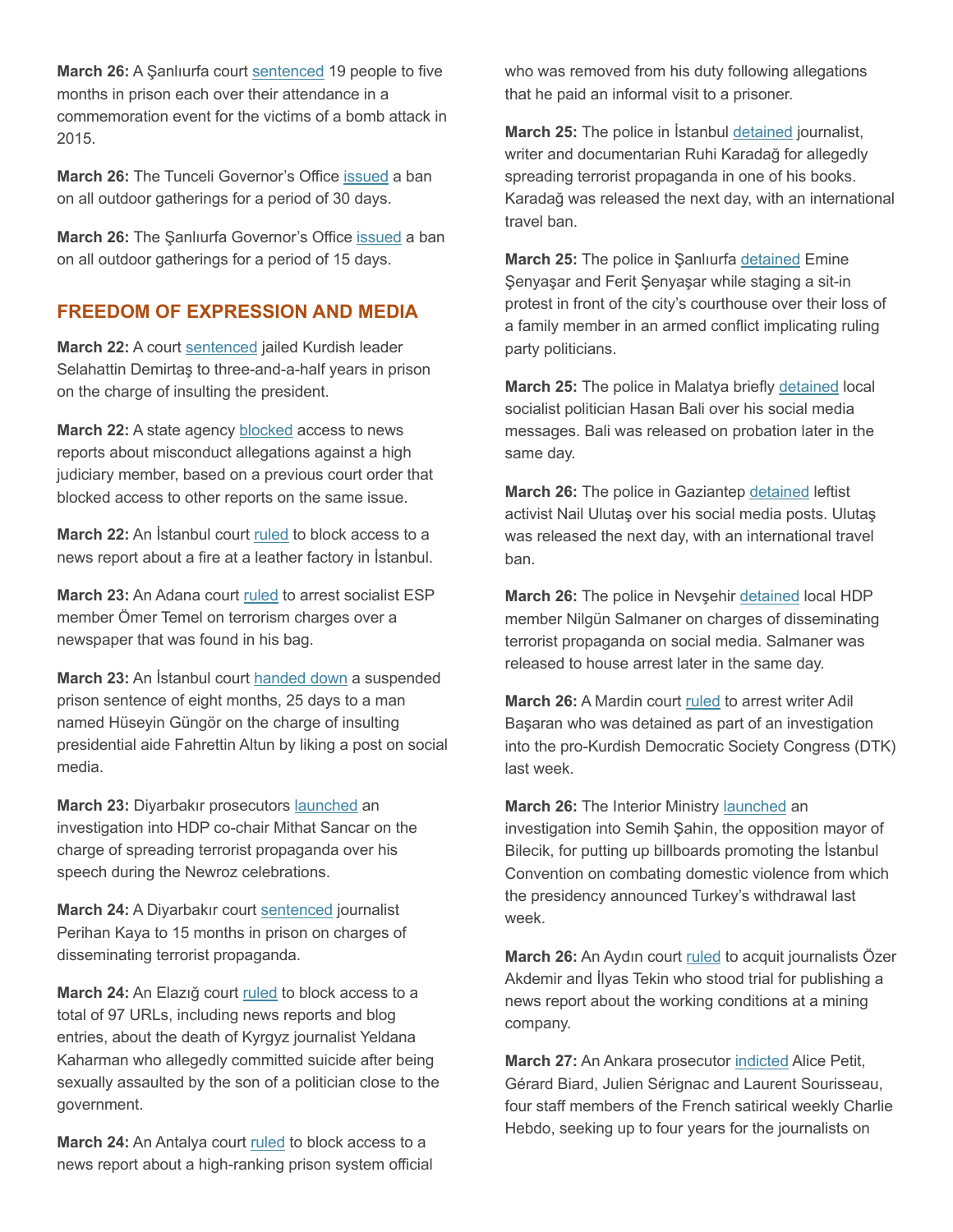charges of insulting Turkish President Recep Tayyip Erdoğan by way of a cartoon published last year.

### **JUDICIAL INDEPENDENCE & RULE OF LAW**

**March 26:** The family of Turkish-Armenian journalist Hrant Dink, who was murdered in broad daylight in İstanbul 14 years ago, said in a statement regarding a court ruling delivered at the final hearing of the murder case that it was not convincing because the trial did not include the real actors behind the journalist's assassination. The family pointed out that Dink was murdered at the end of a three-year campaign during which the journalist was threatened and pointed to as a target by officials from the General Staff, politicians, journalists and members of pro-government associations.

## **KURDISH MINORITY**

**March 22:** The police in Konya detained 11 people for attending Newroz celebrations in the city.

**March 22:** An İstanbul court ruled to arrest one of the 11 pro-Kurdish politicians detained on March 19 while releasing the rest.

March 22: A court sentenced jailed Kurdish leader Selahattin Demirtaş to three-and-a-half years in prison on the charge of insulting the president. Demirtaş has been held behind bars since November 2016 on various terrorism-related charges.

**March 22:** The Interior Ministry removed from office Mehmet Kaysı, a HDP city council member in Siirt, on the grounds that he was being investigated for suspected ties to terrorism.

**March 23:** The police in Diyarbakır detained 21 people for attending Newroz celebrations in the city. The authorities also issued detention warrants for 15 others.

**March 23:** Diyarbakır prosecutors launched an investigation into HDP co-chair Mithat Sancar on the charge of spreading terrorist propaganda over his speech during the Newroz celebrations.

**March 24:** A Diyarbakır court sentenced journalist Perihan Kaya to 15 months in prison on charges of disseminating terrorist propaganda. Kaya was formerly a reporter for the pro-Kurdish Jin News agency.

**March 25:** The Constitutional Court ruled in favor of eight out of 11 former HDP politicians who submitted individual applications to the court in 2017 claiming that their detention and arrest in late 2016 and early 2017 were unlawful.

**March 25:** The guards at a Bayburt prison reportedly mistreated inmates for holding Newroz celebrations. The prisoners are also facing an investigation for shouting slogans during the celebrations.

**March 25:** The soldiers raided a village in Bingöl during Newroz celebrations, physically and verbally assaulting a group of villagers, including a 11-year-old. Three people who filmed the raid were later detained and released after deletion of video footage from their phones.

**March 26:** Reports revealed that the police in Şırnak mistreated for four days local Kurdish politician Azad Polat who was detained on March 18.

**March 26:** The police in Nevşehir detained local HDP member Nilgün Salmaner on charges of disseminating terrorist propaganda on social media. Salmaner was released to house arrest later in the same day.

**March 26:** A Mardin court ruled to arrest writer Adil Başaran who was detained as part of an investigation into the pro-Kurdish Democratic Society Congress (DTK) last week.

#### **MILITARY OPERATIONS ABROAD**

**March 23:** A Şanlıurfa court sentenced Dozgin Temo, a member of the Syrian-Kurdish People's Protection Units (YPG), to life in prison, two years after she was captured by the Turkish military in northern Syria.

#### **MISTREATMENT OF CITIZENS ABROAD**

**March 22:** Marie Arena, a Belgian member of the European Parliament (EP) and chairperson of the EP Subcommittee on Human Rights said in an interview that the EU must protect its territory against the Turkish government's efforts to intimidate its critics residing in the EU with the same vigilance it uses to counter Ankara's claims to EU territory in the eastern Mediterranean.